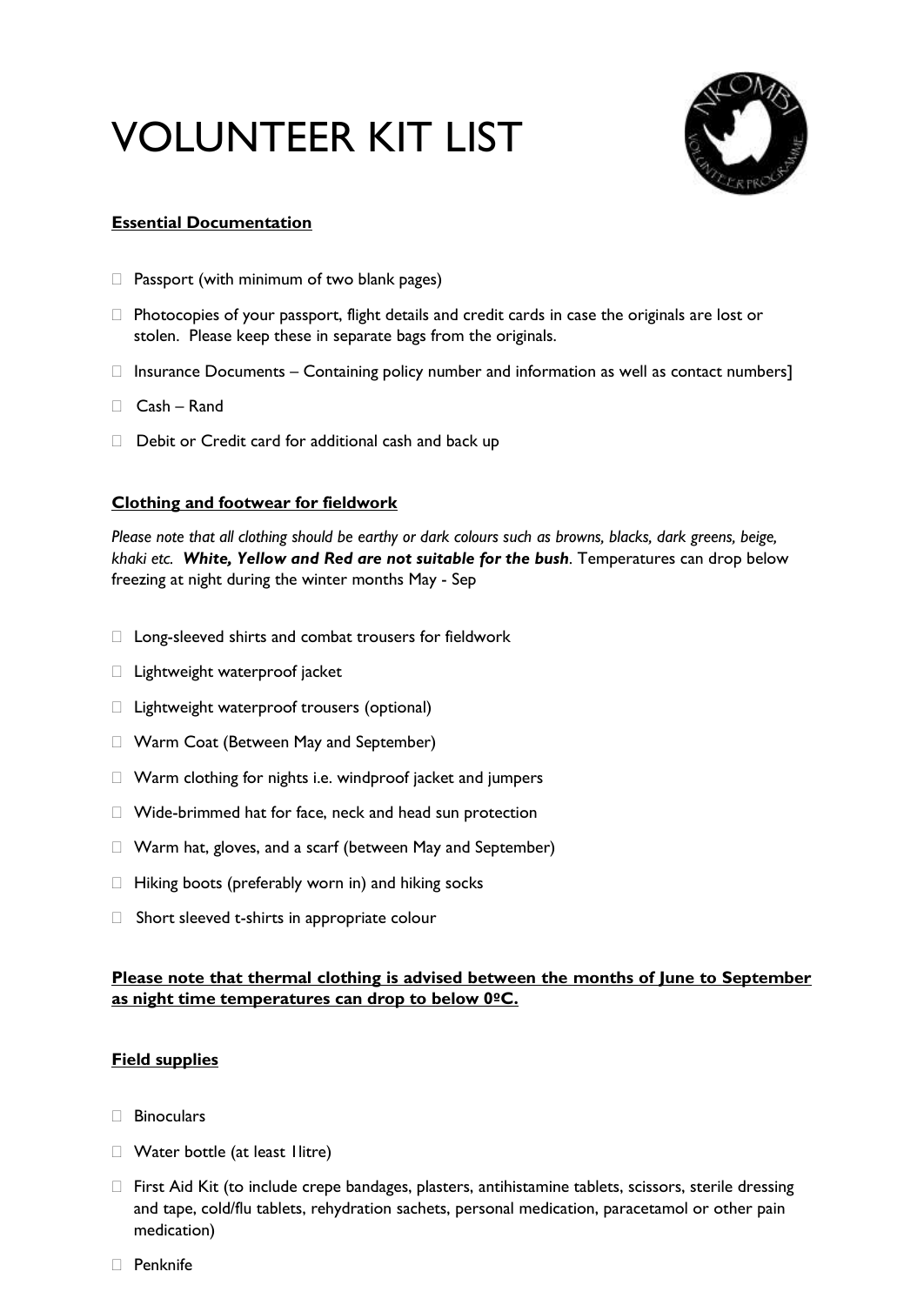- Insect repellent
- Sunscreen
- □ Sunglasses
- D Lip Salve
- $\Box$  Flashlight, torch or headlamp with extra batteries and bulb
- Daypack to fit water, camera, binoculars, extra layer, headlamp, first aid kit and sunscreen
- Workbook and pens
- Camera (Optional)

#### **Clothing and footwear for Leisure**

- $\Box$  Loose clothing for hot summer days
- □ Long-sleeved lightweight top for sun protection
- $\Box$  Shorts and T-shirts
- □ Underwear and socks
- $\Box$  Comfortable shoes for wearing around the camp
- Swimwear (optional)

#### **Bedding and Bathing** \* pillow and sheets are provided

- $\Box$  Sleeping Bag (three seasons is advised)
- Towel
- **Toiletries**
- Mosquito net (Optional)
- Pyjamas

#### **Electrical Kit**

- Phone
- Phone Charger
- $\Box$  16GB + Pen drive
	- o To collected pictures, videos and project information from your time
- □ South African Adaptor